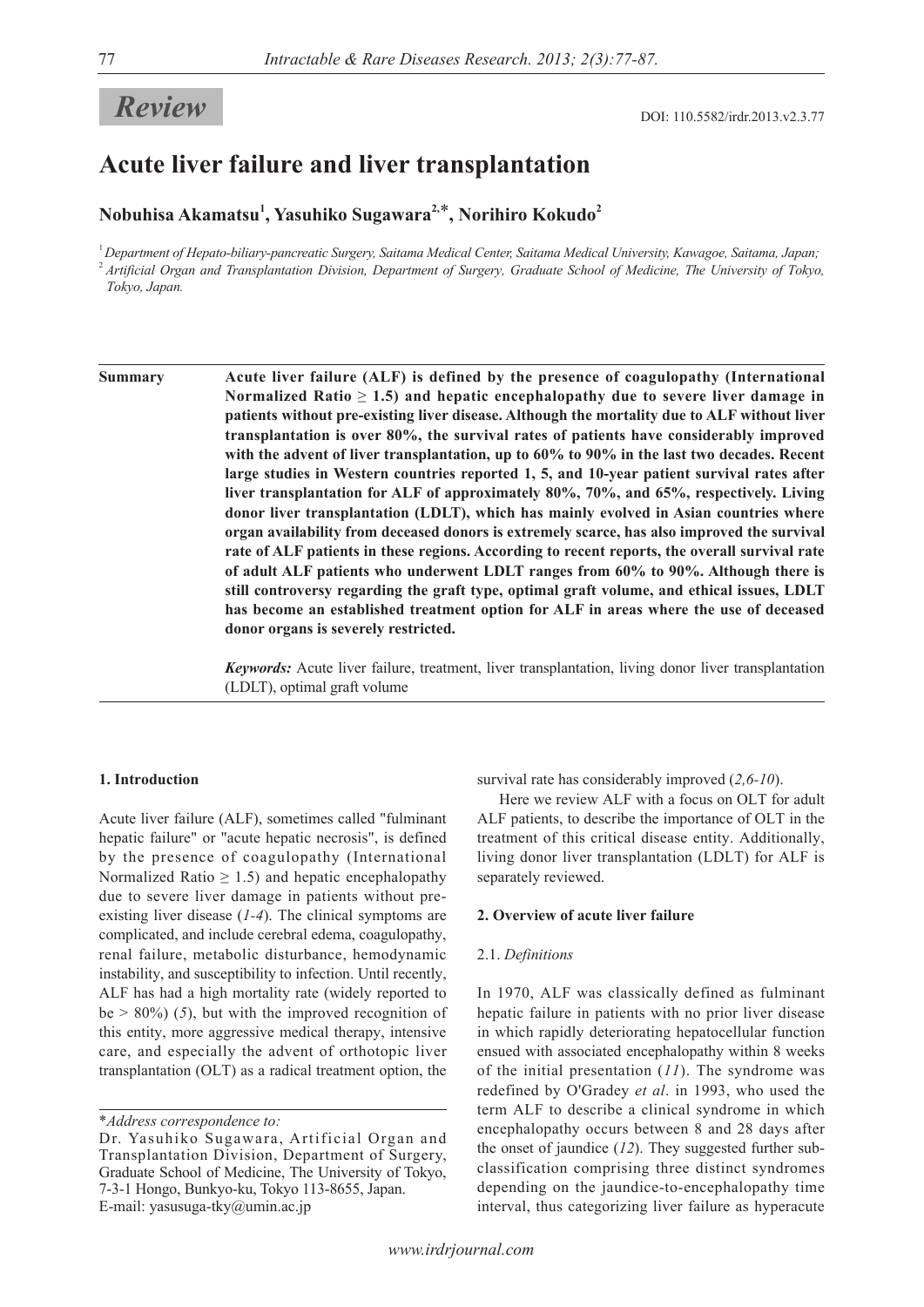(onset within 1 week), acute (between 8 days and 4 weeks), and subacute (between 29 days and 12 weeks). This sub-classification reflects not only the cause of the disease and probable complications, but also the differences in the survival rate for these groups, with the hyperacute group paradoxically having the best prognosis (*13*).

#### 2.2. *Epidemiology and etiology*

ALF is rare and represents a syndrome, rather than a specific disease, with multiple causes that vary in course and outcome, making its precise incidence difficult to establish. Reports from developed countries suggest an overall incidence of between 1 and 6 per million people per year (*7,14,15*). A recent nationwide survey in Japan revealed an incidence of 0.9 per million people per year (*16*). It was once estimated to account for 0.1% of all deaths and 6% of all liver-related deaths in the United States (*17*).

The etiology of ALF varies widely depending on geographic location, patient profile, and year of the report. Whereas in a historical series from the 1980s, viral hepatitis was the most common etiology of ALF in the United States (*18*), the results of a recent multicenter study of ALF identified acetaminophen overdose as the most frequent cause in the United States (46% of cases) (*3*) as well as in European countries (*7*). On the other hand, in Africa and Asia, viral hepatitis remains the leading cause of ALF, and cases resulting from hepatitis E as well as hepatitis A and B are common (*16,19,20*). Table 1 shows the various etiologies in the United States, Europe, Japan, and other countries (*3,7,16,20-24*).

Identification of the cause of ALF is critically important because the etiology influences the prognosis and management (*25*), with outcome being much better for patients with ALF associated with acetaminophen, pregnancy, or hepatitis  $A$  ( $> 50-90\%$ ) than for those with seronegative hepatitis, idiosyncratic drug reactions, or Wilson's disease (< 10-20%) (*9*). On the other hand, the etiology of ALF remains indeterminate or unknown in approximately 14%, 33%, and 30% of cases in the

United States, Europe, and Japan, respectively.

#### 2.3. *Clinical features and their management*

Acute liver failure frequently causes multiple organ failure, while the initial presenting symptoms are usually non-specific, and include fatigue, malaise, anorexia, nausea, abdominal pain, fever, and jaundice (*26*). These symptoms finally lead to the development of encephalopathy and/or coma, although the rates of progression vary case by case, which necessitates urgent decision making regarding the use of the only effective treatment for this disease entity; emergent liver transplantation (*27,28*).

#### 2.3.1. *Encephalopathy and cerebral edema*

The most lethal complication associated with ALF is the development of encephalopathy and cerebral edema, the mechanism and the actual percentage of which are still poorly understood (*29*). Recent clinical and experimental studies suggest an important role for the increased concentrations of circulating neurotoxins, especially, ammonia (*30*), with reports of a relation between the development of high grades of encephalopathy and arterial ammonia concentration (*31,32*). Cerebral edema occurs in nearly 80% of patients who progress to Grade 4 hepatic encephalopathy, leading to intracranial hypertension with subsequent irreversible ischemic brain damage or brainstem herniation, and accounting for up to 50% of ALF mortality (*33,34*). Intracranial pressure (ICP) should be monitored directly and more aggressively managed in patients who are deemed candidates for liver transplantation (*35,36*). Cerebral perfusion pressure, defined as systemic blood pressure minus ICP, must be maintained above 40 mmHg. Classical treatments to reduce ICP comprise sedation (*37*), hypertonic saline (*38*), and mannitol (*39*). In patients with increased ICP resistant to standard medical therapy, mild to moderate hypothermia (32-33°C) is also effective as a bridge to liver transplantation (*40*).

|                        | Drug-induced $(\% )$ |                   | Viral $(\% )$  |            |            |                 |               |
|------------------------|----------------------|-------------------|----------------|------------|------------|-----------------|---------------|
| Contries and regions   | Acetaminophen        | Non-acetaminophen | <b>HAV</b>     | <b>HBV</b> | <b>HEV</b> | Unknown $(\% )$ | Other $(\% )$ |
| USA 1998-2007 (3)      | 46                   | 11                | 3              |            |            | 14              | 19            |
| Europe 2004-2009 (7)   | 14                   | 12                | 19             |            |            | 33              | 22            |
| UK 1999-2008 (21)      | 57                   | 11                | $\mathfrak{D}$ |            |            | 17              |               |
| Germany 1996-2005 (22) | 15                   | 14                | 4              | 18         |            | 21              | 28            |
| Japan 2004-2009 $(16)$ |                      | 15                |                | 40         |            | 30              | 12            |
| Korea 2000-2009 (23)   | 29                   |                   | 15             | 29         |            | 10              | 17            |
| India 1989-1996 (24)   | $\Omega$             |                   | $\mathfrak{D}$ | 15         | 44         | 31              |               |
| Sudan 2003-2004 (20)   | $\Omega$             | 8                 | $\Omega$       | 22         |            | 38              | 27            |

Abbreviations: HAV, hepatitis A virus; HBV, hepatitis B virus; HEV, hepatitis E virus.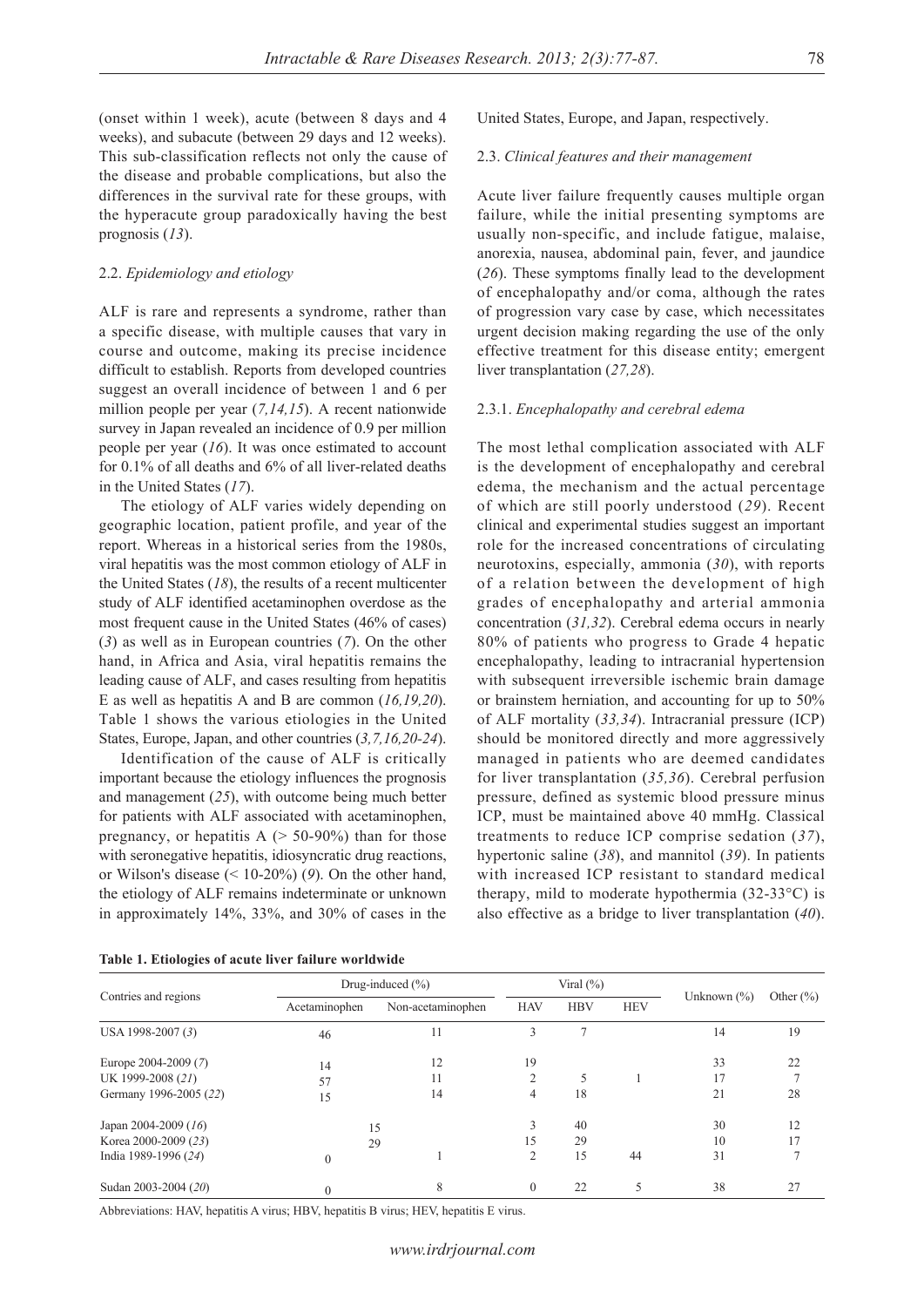High-flow hemodiafiltration, using a high-performance polysulfone membrane coupled with plasma exchange with 40 to 50 units of fresh frozen plasma (FFP) per session is also useful for improving coma status or protecting against irreversible brain damage in patients scheduled for liver transplantation (*41*).

#### 2.3.2. *Coagulopathy*

Because the liver plays a central role in the synthesis of almost all of the coagulation factors, severe coagulopathy is always encountered in ALF patients. Coagulopathy occurs not only due to the decreased synthesis of clotting factors, but also to an increase in peripheral consumption and at least some degree of disseminated intravascular coagulation and thrombocytopenia (*42*), which sometimes results in spontaneous hemorrhage, *i.e.*, from the gastrointestinal tract or cerebrovascular system (*43,44*). In contrast, there are abnormalities in both the coagulation and fibrinolytic pathways and recent data suggest the defects are balanced, that is, there is a relative preservation of hemostasis unless the platelet count is extremely low (*45,46*). Theoretically, prophylactic treatment with FFP in the absence of bleeding is unadvised for two reasons; first, the decrease in prothrombin time after FFP administration decreases the accuracy with which prognosis can be judged and second, FFP administration results in a volume load that might deteriorate renal function and increase ICP (*25,47*). In clinical practice, however, FFP infusion and platelet transfusion are sometimes inevitable, especially before invasive procedures, and correction of coagulopathy should be determined on a case by case basis (*28*).

#### 2.3.3. *Renal failure and metabolic abnormalities*

Many factors encountered in ALF patients, such as the direct toxic effect of an ingested agent, volume depletion, and systemic hypoperfusion, co-existing sepsis, and hepatorenal syndrome can cause acute renal failure (*48*). Acute renal failure complicates ALF in 40% to 50% of cases and is significantly associated with a poor prognosis (*49-51*). When dialytic support is required, continuous hemodialysis is preferable to intermittent support to maintain the hemodynamic stability and decrease the cerebral perfusion pressure (*52*). Hypoglycemia due to decreased glycogenolysis and gluconeogenesis, and metabolic acidosis are often encountered as a result of massive liver necrosis (*53*).

#### 2.3.4. *Cardiopulmonary and hemodynamic complications*

Cardiopulmonary complications and hemodynamic instability are conspicuous clinical sequelae of ALF, characterized by vasodilation, low systemic vascular resistance, and hypotension, with a compensatory increase in cardiac output (*48*). This hemodynamic status results in lower cerebral perfusion pressure, worsened encephalopathy, and pulmonary edema, which often preclude liver transplantation (*27*). Treatment goals are to perform volume resuscitation, provide supportive care with vasopressors, and increase oxygenation by mechanical ventilation (*25,28*).

#### 2.3.5. *Infection*

The milieu of inflammation and necrosis of the liver predispose ALF patients to the development of infection, which means that patients with ALF are functionally immunosuppressed. Bacterial or fungal infection, particularly of the respiratory and urinary tracts, is common (occurring in up to 80% of patients), which worsens encephalopathy (*54*), and is the cause of death in 10% to 37% of cases (*55-58*). Bacteremia is observed in 20% to 80% of ALF patients (*2*). Additionally, patients with ALF are at substantial risk for sepsis caused by reticuloendothelial dysfunction and decreased opsonization (*59*). The mortality rate of patients with sepsis and septic shock is 59% and 98%, respectively (*60*). The empiric use of antibiotics, however, is controversial. Prophylactic antibiotics decrease the number of infections, but they do not alter the overall outcome, and may result in frequent fungal infections (*56*). Fungal infection, particularly *Candida albicans*, develops in up to one-third of ALF patients, and is a poor prognostic sign associated with high mortality, thereby precluding liver transplantation (*55,58*). Serial blood cultures for bacteria and fungi should be performed, and the administration of anti-infectives (both antibacterial and antifungal) is recommended for patients with significant isolates on surveillance cultures, refractory hypotension, or clinical evidence of systemic inflammatory response syndrome (*28*).

#### 2.4. *Prognostic scores and indication for liver transplantation*

The most commonly used criteria to absolutely exclude ALF patients from liver transplantation, although these vary by transplant center, include age older than 70 years; certain malignancies outside of the liver; severe cardiac, lung, or multiple organ failure; severe infection; uncontrolled septic shock; and brain death (*61*).

The essentials for selecting patients for liver transplantation are the accurate identification of those in need, as well as those who will benefit from liver transplantation. Generally, there are two approaches to listing patients with ALF for liver transplantation. The first is to use some set of indicators of a poor prognosis without liver transplantation, and the second is to list all patients with encephalopathy and make the decision at the time a donor organ becomes available (*9*).

It is critical to promptly and accurately identify those patients most likely to benefit from emergent liver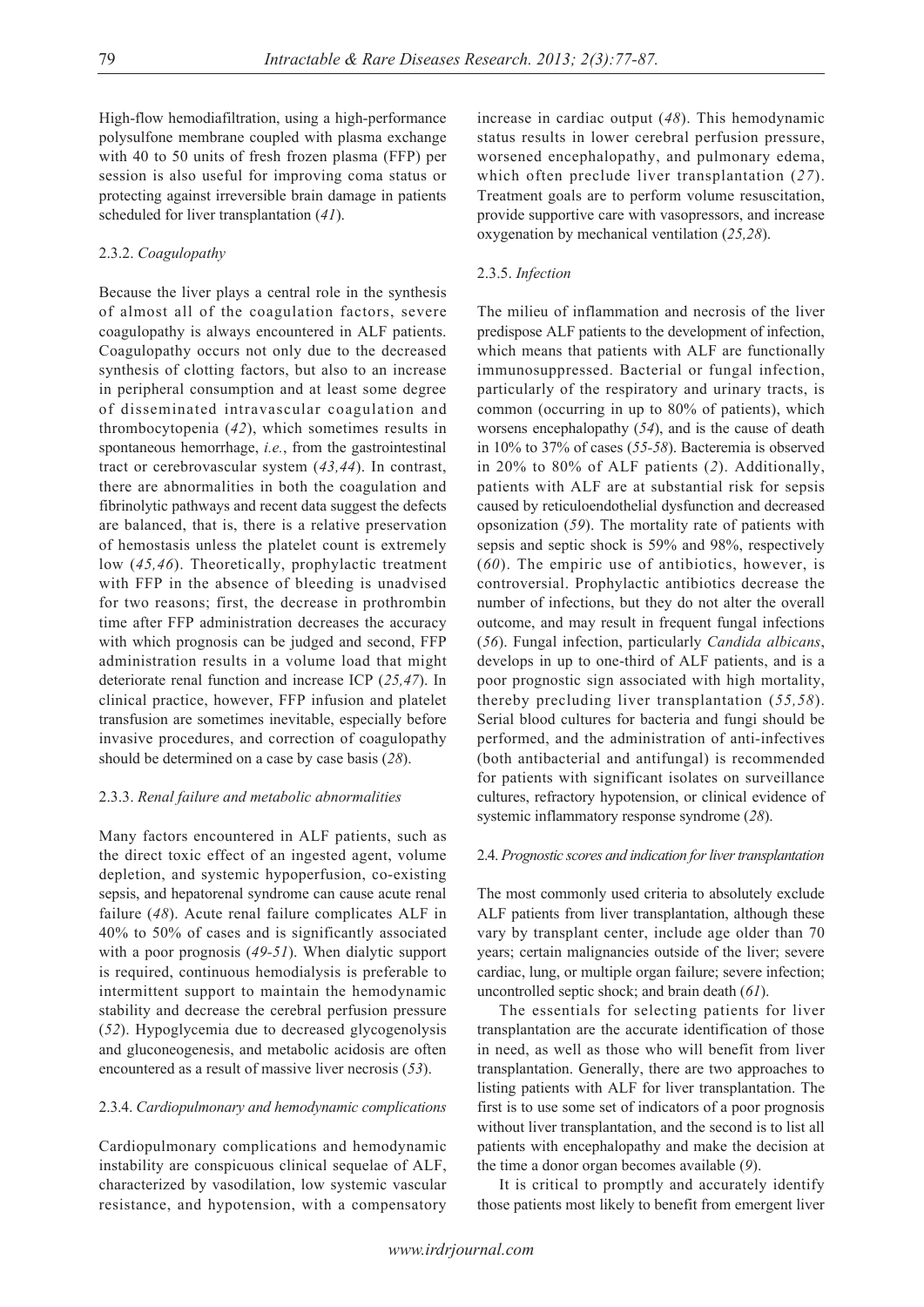|  |  | Table 2. Prognostic scoring systems for acute liver failure |  |  |  |  |  |  |
|--|--|-------------------------------------------------------------|--|--|--|--|--|--|
|--|--|-------------------------------------------------------------|--|--|--|--|--|--|

| Variables                       | King's College Criteria<br>non-Acetaminophen | King's College Criteria<br>Acetaminophen | Clichy   | <b>MELD</b> | <b>APACHE II</b> | Japanese guideline |
|---------------------------------|----------------------------------------------|------------------------------------------|----------|-------------|------------------|--------------------|
| Age                             | $\times$                                     |                                          | $\times$ |             | $\times$         | $\times$           |
| Etiology                        | $\times$                                     |                                          |          |             |                  |                    |
| Encephalopathy                  |                                              | $\times$                                 | $\times$ |             | $\times$         | $\times$           |
| Arterial pH                     |                                              | $\times$                                 |          |             | $\times$         |                    |
| Onset of encephalopathy         | $\times$                                     |                                          |          |             |                  | $\times$           |
| Factor V                        |                                              |                                          | $\times$ |             |                  |                    |
| PT-INR                          | $\times$                                     | $\times$                                 |          | $\times$    |                  | $\times$           |
| Serum creatinine                |                                              | $\times$                                 |          | $\times$    | $\times$         |                    |
| Serum bilirubin                 | $\times$                                     |                                          |          | $\times$    |                  | $\times$           |
| Direct/indirect bilirubin ratio |                                              |                                          |          |             |                  | $\times$           |
| Serum sodium and potassium      |                                              |                                          |          |             | $\times$         |                    |
| White blood cell count          |                                              |                                          |          |             | $\times$         |                    |
| Hematocrit                      |                                              |                                          |          |             | $\times$         |                    |
| Serum alanine aminotransferase  |                                              |                                          |          |             |                  |                    |
| Serum cholinesterase            |                                              |                                          |          |             |                  |                    |
| Vital signs (BT, BP, HR, RR)    |                                              |                                          |          |             | $\times$         |                    |
| Oxygenation                     |                                              |                                          |          |             | $\times$         |                    |

Abbreviations: APACHE, acute physiology and chronic health evaluation; BT, body temperature; BP, blood pressure; HR, heart rate; MELD, model for end-stage liver disease; PT-INR, prothrombin time-international normalized ratio; RR, respiratory ratio.

transplantation, as overall only 15% to 20% of ALF patients survive spontaneously (*5,62,63*). The risks of emergent transplantation in the context of deteriorating multiple organ failure must be balanced against the possibility of survival with continued medical supportive care alone. In addition, early recognition of irreversible ALF is important so that transplantation can be performed before the complications of ALF contraindicate transplantation. Because of the current organ scarcity, short-term risks of surgery, and requirement of lifelong immunosuppression, it is equally important to recognize reversible ALF so as not to perform unnecessary transplantations (*64*).

Many prognostic scoring systems have been reported worldwide (*50,65-70*). The major prognostic models listed in Table 2 are extracted from our previous report (*71*). Based on separate cohorts examining the accuracy of these models, the King's College Criteria are superior and the use of this prognostic model is prevalent worldwide (*62,72*). Two meta-analysis have been performed on the King's College Criteria. One included 18 studies with 1105 patients and yielded an overall specificity of 93% and sensitivity of 88% (*73*). The other meta-analysis included 14 studies with 1960 patients and yielded a specificity of 95% and a sensitivity of 58% (*74*). Three studies evaluated MELD score, which has been introduced and widely validated for the prediction of prognosis of chronic liver disease, in comparison with the King's College Criteria (*66,75,76*). One of the studies found that the MELD score was superior to the King's College Criteria (*66*). A recently described modification of the MELD score replaced bilirubin with cytokeratin 18 (a marker of cell injury), which yielded peak sensitivity and specificity of 81% and 82%, respectively, in 68 consecutive

patients with ALF due to various etiologies (*77*). None of the currently available prognostic scoring systems, however, consistently demonstrates reliable accuracy in predicting the outcome of ALF and the subsequent need for liver transplantation. Therefore, the American Association for the Study of Liver Diseases recommends that none of these systems be relied on independently, and that all ALF patients with encephalopathy be considered for transplantation (*25*).

Among the factors listed in Table 2, the most important factors for predicting survival from ALF are the degree of encephalopathy, patient age, and the cause of ALF (*1*). Other factors reported to be associated with the prognosis of ALF include severity of systemic inflammatory response syndrome (*54,60,78*), serum alpha fetoprotein levels (*79*), serum phosphate levels (*80,81*), findings from computed tomography scans of the liver (*82-84*), 99mTc-GSA (*85*), cytokine levels (*86*), and serum lactate levels (*87-89*).

#### **3. Liver transplantation for acute liver failure**

Liver transplantation, the only proven therapy for ALF, has revolutionized the management of ALF. ALF accounted for 8% of indications for liver transplantation in Europe during 1988-2009 (*7*), and 7% in the US during 1999-2008 (90). With the advent of OLT as a treatment option, survival rates of ALF patients have improved considerably, up to 60% to 92% in large centers over the last two decades (*3,7,8,63*), which is remarkable given that the rate was below 20% before the OLT era (*5*). Although the survival rate of OLT for ALF patients was previously lower than that for other diseases (*91,92*), a recent report demonstrated comparable results of OLT for ALF and chronic liver diseases (*3*). Even in Western countries where OLT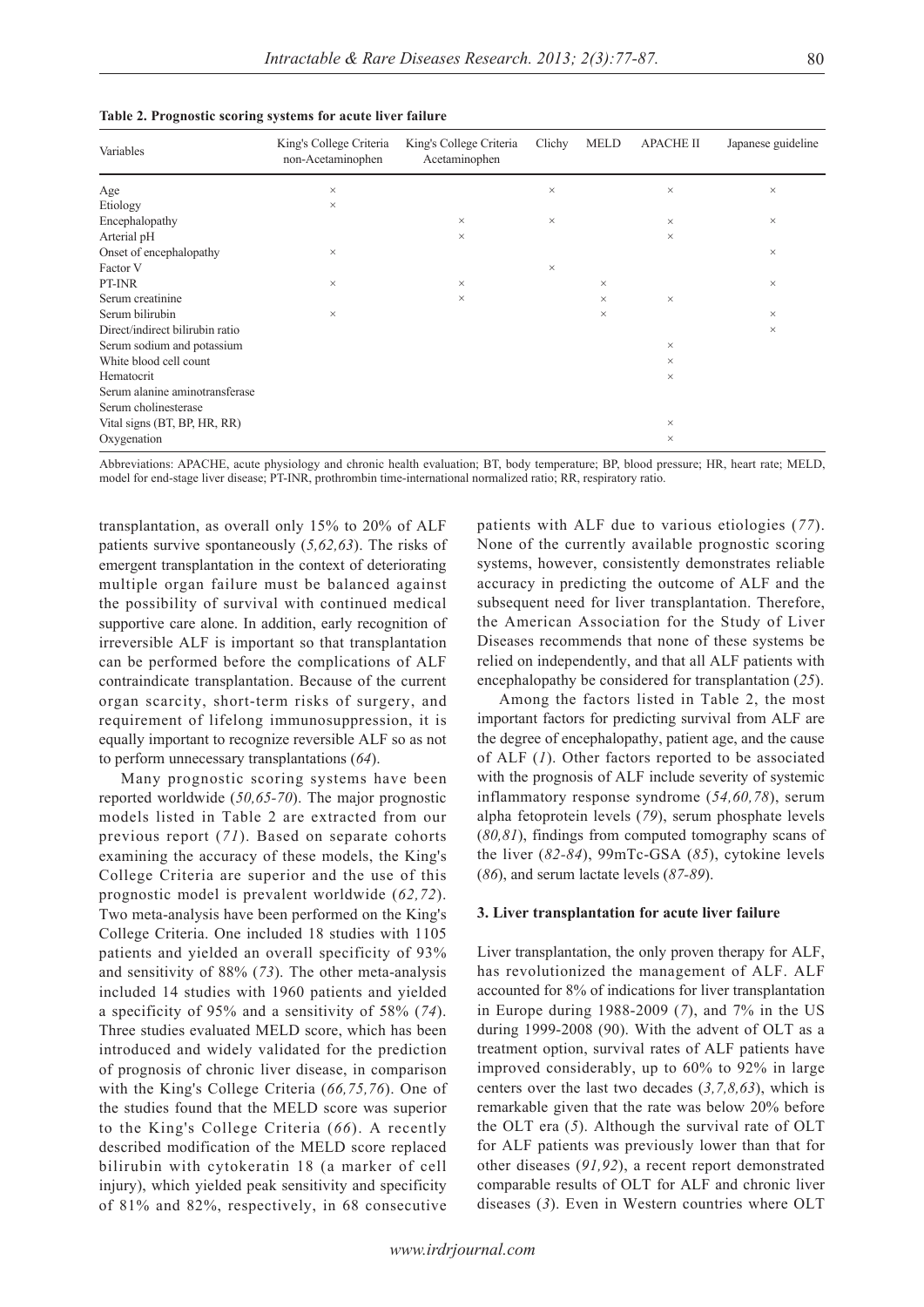with deceased donors is aggressively performed for ALF patients, death without transplantation occurs in 20% to 30% of cases (*3,93*). According to a multicenter study, even when patients with ALF are managed in large-volume centers, the OLT performance rate ranges between 41% to 72%, and the median wait time for a graft is 5 days (*94*). This is due to the rapid progression of ALF and persistent organ shortages.

Current results of OLT for ALF are satisfactory considering the natural history of this disease entity, the multi-organ involvement, the emergent context, and the lack of other effective treatments. To date the 1-year and 5-year patient survival rates documented in several studies range between 74% and 81%, and 61% and 76%, respectively (*7,63,93,95-98*), and two studies reported 10-year patient survival rates of 69% and 63% (*7,97*).

Multiple factors influence the outcome after liver transplantation. In some centers, the etiology of the underlying disease correlates with outcome. The best results were achieved for Wilson's disease and the worst for idiosyncratic drug reactions (*15,93*). Recipient age has a considerable impact on the outcome of liver transplantation for ALF, with postoperative mortality more than doubled in those over 50 years of age (*93,95*). Studies over United Network for Organ Sharing (UNOS) database (*98*) and European Liver Transplant Registry (ELTR) database (*7*) found that age over 50 is an independent risk factor for impaired outcome. The third main factor that determines outcome is the quality of the graft used. Impaired outcomes occur in recipients receiving size-reduced (*7,93,99*), ABO-incompatible (*7,93,99*), or steatotic grafts (*63,93*). Impaired graft function is poorly tolerated in acutely sick recipients and might predispose to the development of sepsis – the main cause of postoperative death. In earlier reports of emergent liver transplantation for ALF, graft quality was sacrificed to avoid waiting list mortality, which resulted in the primary non-function rates as high as 13% (*96*). Higher risk grafts, such as severely steatotic or partial grafts, result in worse survival in ALF. The use of ABO-incompatible grafts is most frequently reported for liver transplantation for ALF, which ranges from 13% to 29% and is associated with worse outcomes, including impaired patient/graft survival and complications (*63,96,100-10*3).

Four risk factors were identified following an analysis of 1457 recipients who underwent liver transplantation for ALF in the US, a BMI  $>$  30, serum creatinine  $> 2$  mg/dL, recipient age over 50 years, and a history of life-support (*98*). A recent large study from ELTR among 4903 recipients who underwent liver transplantation for ALF found that recipient age  $> 50$ years, ABO-incompatible transplant, acetaminophenrelated ALF, ALF due to other known causes, and reduced-size graft were independent risk factors for patient/graft survival (*7*).

#### **4. Living donor liver transplantation for acute liver failure patients**

Organ scarcity is serious in Asia, where the deceased donor liver transplantation (DDLT) rate remains below 5 per million population (*104*). According to a recent report in Japan (*16*), only 24% of ALF patients underwent liver transplantation, and death without transplantation occurred around 40%, and more than 98% of liver transplants are from living donors, although organ procurement from brain-dead donors was legalized in 1997. Recently, the Intractable Liver Diseases Study Group of Japan reported that the overall 1-year, 5-year, and 10-year survival rates of ALF patients after LDLT were 79%, 74%, and 73%, respectively, in Japan (*105*).

LDLT for ALF was initially performed only in children, but since the first report of successful LDLT for adult ALF patients by Kato and colleagues (*106*), LDLT has become widely accepted as the alternative treatment of choice for adult ALF patients, mainly in Asian countries, but also in Western countries (*8*). Controversy remains regarding LDLT itself in regions where organs from deceased donors are fairly available, especially under urgent situations, but LDLT seems to have become an established treatment for ALF patients in Asia.

Although it has been suggested that the results of emergent LDLT are inferior to those of elective transplantation (*107*), there are as yet no conclusive data indicating that emergent LDLT is an ineffective or inferior treatment compared to emergent DDLT or elective liver transplants. Compared with cadaveric liver grafts, live donor grafts offer distinct advantages in that patients can receive a graft relatively early and graft function is excellent because the cold ischemia time is short if an adequate graft size is obtained (*108*). Large-volume centers report that outcomes of LDLT and DDLT are comparable for ALF patients (*23,109- 116*). The timely availability of a liver graft in LDLT should be emphasized, because in the LDLT series for ALF reviewed here there has never been a neurologic death secondary to severe hepatic encephalopathy, except for two cases of the Seoul group (*110*), in contrast to the relatively high incidence of recipient death due to encephalopathy in the DDLT setting (*117*). Yet, beyond these results, many ALF patients without an appropriate donor have died, and, in the future, an increased prevalence of DDLT donors is expected in Asian countries (*16,105*). Considering the burden on live donors, LDLT will never replace DDLT where cadaveric organs are fairly available, but the addition of LDLT to a DDLT program may further improve the management of ALF, even in Western countries (*108*).

#### 4.1. *Donor and graft selection*

LDLT should be considered only in situations in which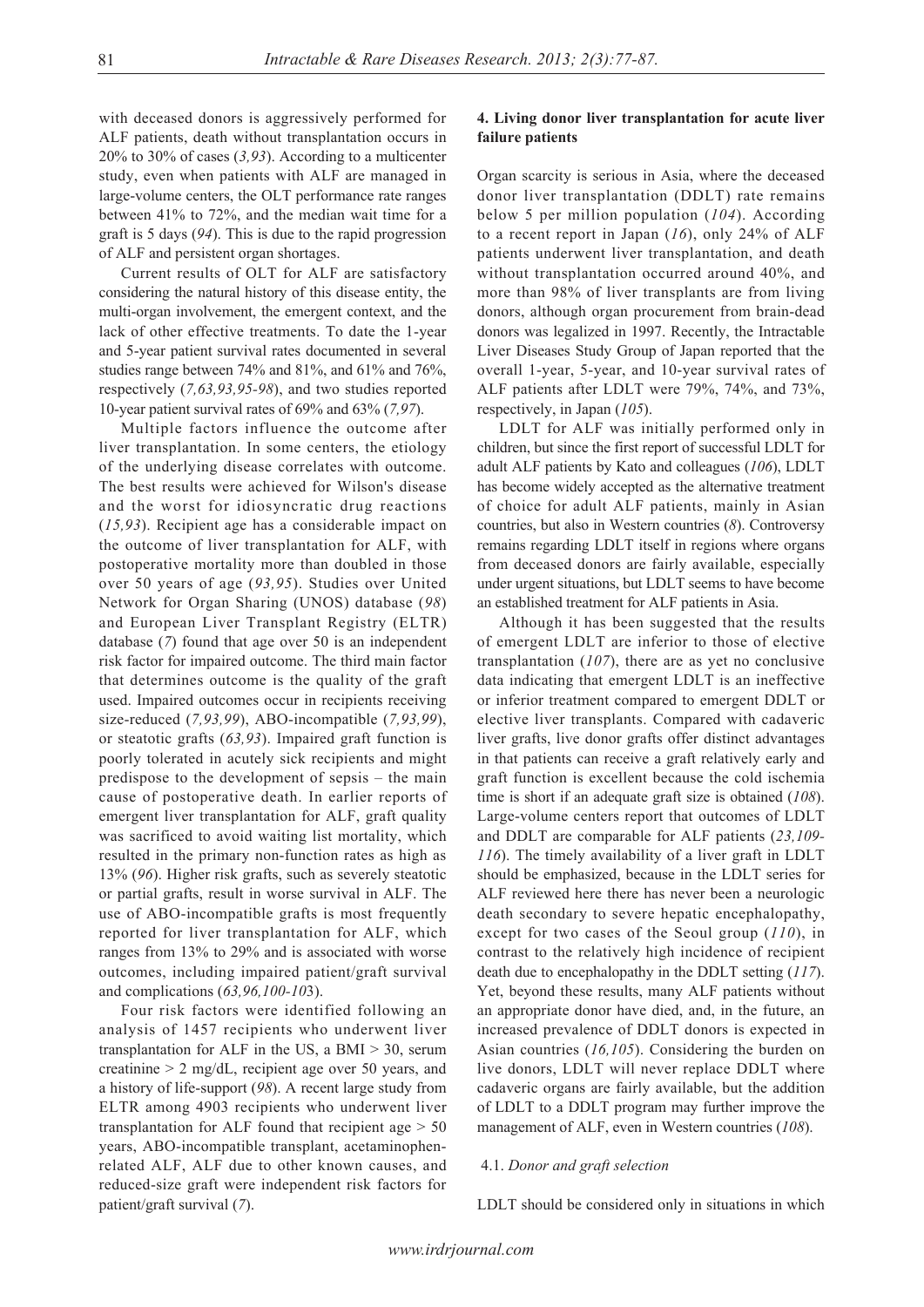the risk to the donor is justified by the expectation of an acceptable outcome in the recipient. The potential live organ donor should be an adult who is mentally competent, willing to donate, free from coercion, medically and psychosocially suitable, and fully informed of the risks, benefits, and alternative treatments available to the recipient (*118*). Apart from the medical workup of the donor and volumetric/ anatomic evaluation of the graft, ethical matters should be especially emphasized in urgent LDLT situations, such as for ALF, because donors do not have adequate time for contemplation and reflection, and most donors are likely to be close relatives who are influenced by the imminent death of the patient (*119*). Ethical issues include ensuring donor safety, avoiding donor coercion, and determining whether adequate informed consent can be obtained in this highly charged emergent setting. Donor safety, of course, is the primary measure of success. The ethical justification for LDLT cannot be based on the absence of donor complications and deaths because that is an unattainable goal. Therefore, its justification is dependent on continuous demonstration of overwhelming recipient benefit and reasonable donor safety (*108,120*).

Most countries consider 18 or 20 years to be the minimum age for independent decision-making regarding organ donation, but the upper age limit of the live donor differs by center, from 55 to 65 years (*107,110-112*). Similarly, the politics regarding the requisite relationship between the donor and recipient vary widely around the world according to different political and cultural standards. The relation to the recipient is usually limited to within the second or third degree of consanguinity (*121*); some countries, however, require no familial relation between the donor and recipient (*122*).

Selection of the graft type and appropriate graft size are critical problems in LDLT for adult ALF patients, in terms of both recipients and donors. It has been postulated that, because ALF is not associated with pre-existing portal hypertension, patients with ALF may tolerate smaller grafts than patients with chronic liver disease. In favor of the recipients outcome, to minimize the problem of a small-for-size graft, many centers have adopted the use of right liver grafts (*123*), although complications are much more common in those donating a right liver than a left liver (*124,125*). Generally, the lower limit of a live donor graft is set at 35% to 40% of the recipient standard liver volume (SLV) or at 0.8% to 1.0% of a graft-to-recipient weight ratio (GRWR).

The estimated risk of mortality and morbidity currently associated with live donor hepatectomy is 0.4% and 35%, respectively (*126*). Although surgeons should always try to decrease both morbidity and mortality, the present level of donor risk is considered acceptable in public opinion (*127*).

#### 4.2. *Reports from high-volume LDLT centers*

Recently, Yamashiki *et al.* (*105*) performed a Japanese nationwide survey on 209 recipients who underwent LDLT for ALF. LDLT was performed a median of 4 days after the onset of encephalopathy. The right liver was utilized in 105 cases (50%), while the left liver was used in 99 cases (47%). The 1-year, 5-year, and 10-year survival rates were 79%, 74%, and 73%, respectively. Prognostic factors associated with patient survival were older recipient, older donor, and ABO-incompatible transplant.

The Kyoto group (*107*) reported 34 LDLT for ALF patients, including 15 adults. Among the 15 adult recipients, 3 received auxiliary partial orthotopic liver transplants (APOLT), 8 received a right liver graft, and 4 received a left liver graft. The minimum GRWR was 0.8%, but the optimal estimated GRWR was 1.0%. If the GRWR of the left liver was less than 0.8%, APOLT was considered. The median time from referral to transplant was 2.0 days (range 0-7 days). The overall 1-year and 3-year survival rate of this population, including 3 APOLT cases and the pediatric cases, was 59%.

The Kyushu group (*111*) primarily chose the left liver graft if it was over 35% of the recipient SLV. The right liver graft without the middle hepatic vein was otherwise chosen when the remnant liver volume was greater than 35% of the total liver volume of the donor. LDLT was performed in 42 ALF patients, including 3 pediatric cases and 39 adult cases (31 with left liver and 8 with right liver). The left liver grafts weighed 442 g (range 260-750 g), representing 42% (range 23-64%) of the SLV of recipients, and the right liver grafts weighed 605 g (range 505-735 g), representing 51% (range 37- 57) of the SLV of recipients. The mean interval from onset to LDLT was 5 days. The overall 1-year, 5-year, and 10-year patient survival rates were 80%, 68%, and 68%, respectively.

The Tokyo group (*112*) utilized a right liver graft, a left liver graft, and a right lateral sector graft, with a lower limit of 40% of the recipient SLV, provided that the remnant liver volume of the donor over 30% of the total liver volume. LDLT was performed in 36 ALF patients, including 4 pediatric patients, with 18 right liver grafts, 16 left liver grafts, and 2 right lateral sector grafts. The cold ischemic time was 1.9 h (range 0.3-4.2 h). The weight of the grafts was 503 g (range 276-777 g), which corresponded to 46% (range 22-75%) of the recipient SLV. The overall 1-year and 5-year patient survival rates were 94% and 87%, respectively.

The Hong Kong group (*109*) emphasized the advantage of right liver grafts for ALF patients. Although they reported successful LDLT for an ALF patient with a minimum graft volume (25% of the estimated SLV, GRWR of 0.6%), this case suffered from massive ascites and required a long hospital stay (*128*). Based on their experience with this small-for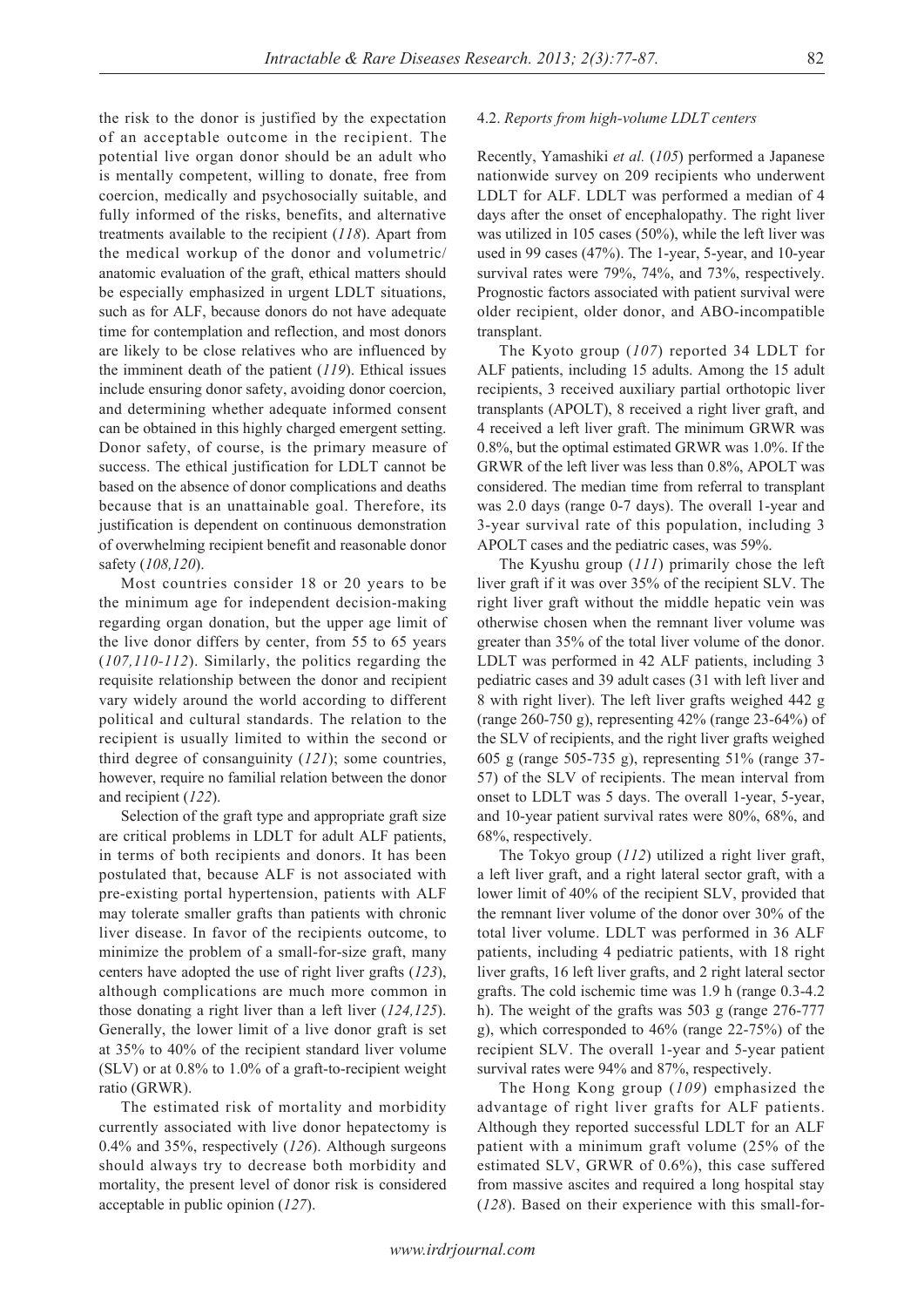size graft in an ALF case, they reported that the graft should be the donor's right lobe larger than 40% of the recipient SLV, and that the remnant donor's left liver should be greater than 30% of the total liver volume. LDLT was performed in 16 adult patients with ALF with extended right liver grafts from a family member. The median time from listing to transplant was 2 days (range 0.6-9 days) for ALF patients. The median cold ischemia time was 2.2 h (range 1.3-3.7 h). The grafts weighed 615 g (range 430-950) and represented 48% (range 39-89%) of the estimated SLV of the recipients. The overall 1-year survival rate was 88%.

The Seoul group (*23,110,129*) used a left liver graft, right liver graft (without middle hepatic vein), and a dual graft to achieve a GRWR of at least 0.8, provided that the remnant left liver of the donor was over 30% of the total liver volume. The dual graft comprised two left liver grafts or a combination of right and left hemiliver grafts. LDLT was performed in 124 patients with ALF (median age 40 (range 28-49)), including 100 cases with a right liver graft, 16 cases with dual grafts, and 8 cases with a left liver graft. The median GRWR was 1.0 (range 0.9-1.2). The median interval from admission to LDLT was 4 days (range 2-7 days). The overall 1-year and 5-year patient survival rates were 79% and 75%, respectively.

The US A2ALL study group recently reported the results of LDLT for ALF (*130*). Of 1201 LDLT candidates, LDLT was indicated for ALF in only 14 cases (1%). Among those, 10 finally received LDLT, 3 received DDLT, and 1 spontaneously recovered and was removed from the waiting list. The overall survival rate for LDLT was 70%.

#### **5. Conclusion**

The advent of liver transplantation has dramatically improved the outcome of patients with ALF, but ALF remains both a challenging and still-too-common cause of mortality. Although numerous medical therapies have been investigated, liver transplantation is the only proven effective treatment for ALF patients. LDLT has remarkably improved the overall survival rate of ALF patients living in regions where organ donation from brain-dead donors is extremely scarce, achieving an outcome comparable to that of DDLT. LDLT might also be valuable to increase the donor pool in Western countries.

#### **References**

- 1. Bernal W, Auzinger G, Dhawan A, Wendon J. Acute liver failure. Lancet. 2010; 376:190-201.
- 2. Lee WM. Recent developments in acute liver failure. Best Pract Res Clin Gastroenterol. 2012; 26:3-16.
- 3. Lee WM, Squires RH Jr, Nyberg SL, Doo E, Hoofnagle JH. Acute liver failure: Summary of a workshop. Hepatology. 2008; 47:1401-1415.
- 4. Lee WM, Stravitz RT, Larson AM. Introduction to the revised American Association for the Study of Liver Diseases Position Paper on acute liver failure 2011. Hepatology. 2012; 55:965-967.
- 5. Bernuau J, Rueff B, Benhamou JP. Fulminant and subfulminant liver failure: Definitions and causes. Semin Liver Dis. 1986; 6:97-106.
- 6. Bernal W, Hyyrylainen A, Gera A, Audimoolam VK, McPhail MJ, Auzinger G, Rela M, Heaton N, O'Grady JG, Wendon J, Williams R. Lessons from look-back in acute liver failure? A single centre experience of 3300 patients. J Hepatol. 2013; 59:74-80.
- 7. Germani G, Theocharidou E, Adam R, *et al*. Liver transplantation for acute liver failure in Europe: Outcomes over 20 years from the ELTR database. J Hepatol. 2012; 57:288-296.
- 8. Liou IW, Larson AM. Role of liver transplantation in acute liver failure. Semin Liver Dis. 2008; 28:201-209.
- 9. O'Grady J. Liver transplantation for acute liver failure. Best Pract Res Clin Gastroenterol. 2012; 26:27-33.
- 10. Ostapowicz G, Fontana RJ, Schiodt FV, *et al*. Results of a prospective study of acute liver failure at 17 tertiary care centers in the United States. Ann Intern Med. 2002; 137:947-954.
- 11. Trey C, Davidson CS. The management of fulminant hepatic failure. Prog Liver Dis. 1970; 3:282-298.
- 12. O'Grady JG, Schalm SW, Williams R. Acute liver failure: Redefining the syndromes. Lancet 1993; 342:273-275.
- 13. O'Grady JG, Williams R. Classification of acute liver failure. Lancet. 1993; 342:743.
- 14. Bower WA, Johns M, Margolis HS, Williams IT, Bell BP. Population-based surveillance for acute liver failure. Am J Gastroenterol. 2007; 102:2459-2463.
- 15. Brandsaeter B, Höckerstedt K, Friman S, Ericzon BG, Kirkegaard P, Isoniemi H, Olausson M, Broome U, Schmidt L, Foss A, Bjøro K. Fulminant hepatic failure: Outcome after listing for highly urgent liver transplantation-12 years experience in the nordic countries. Liver Transpl. 2002; 8:1055-1062.
- 16. Oketani M, Ido A, Nakayama N, Takikawa Y, Naiki T, Yamagishi Y, Ichida T, Mochida S, Onishi S, Tsubouchi H; Intractable Hepato-Biliary Diseases Study Group of Japan. Etiology and prognosis of fulminant hepatitis and late-onset hepatic failure in Japan: Summary of the annual nationwide survey between 2004 and 2009. Hepatol Res. 2013; 43:97-105.
- 17. Hoofnagle JH, Carithers RL Jr, Shapiro C, Ascher N. Fulminant hepatic failure: Summary of a workshop. Hepatology. 1995; 21:240-252.
- 18. Sass DA, Shakil AO. Fulminant hepatic failure. Liver Transpl. 2005; 11:594-605.
- 19. Acharya SK, Dasarathy S, Kumer TL, Sushma S, Prasanna KS, Tandon A, Sreenivas V, Nijhawan S, Panda SK, Nanda SK, Irshad M, Joshi YK, Duttagupta S, Tandon RK, Tandon BN. Fulminant hepatitis in a tropical population: Clinical course, cause, and early predictors of outcome. Hepatology. 1996; 23:1448-1455.
- 20. Mudawi HM, Yousif BA. Fulminant hepatic failure in an African setting: Etiology, clinical course, and predictors of mortality. Dig Dis Sci. 2007; 52:3266-3269.
- 21. Bernal W, Auzinger G, Wendon J. Prognostic utility of the bilirubin lactate and etiology score. Clin Gastroenterol Hepatol. 2009; 7:249.
- 22. Hadem J, Tacke F, Bruns T, Langgartner J, Strnad P,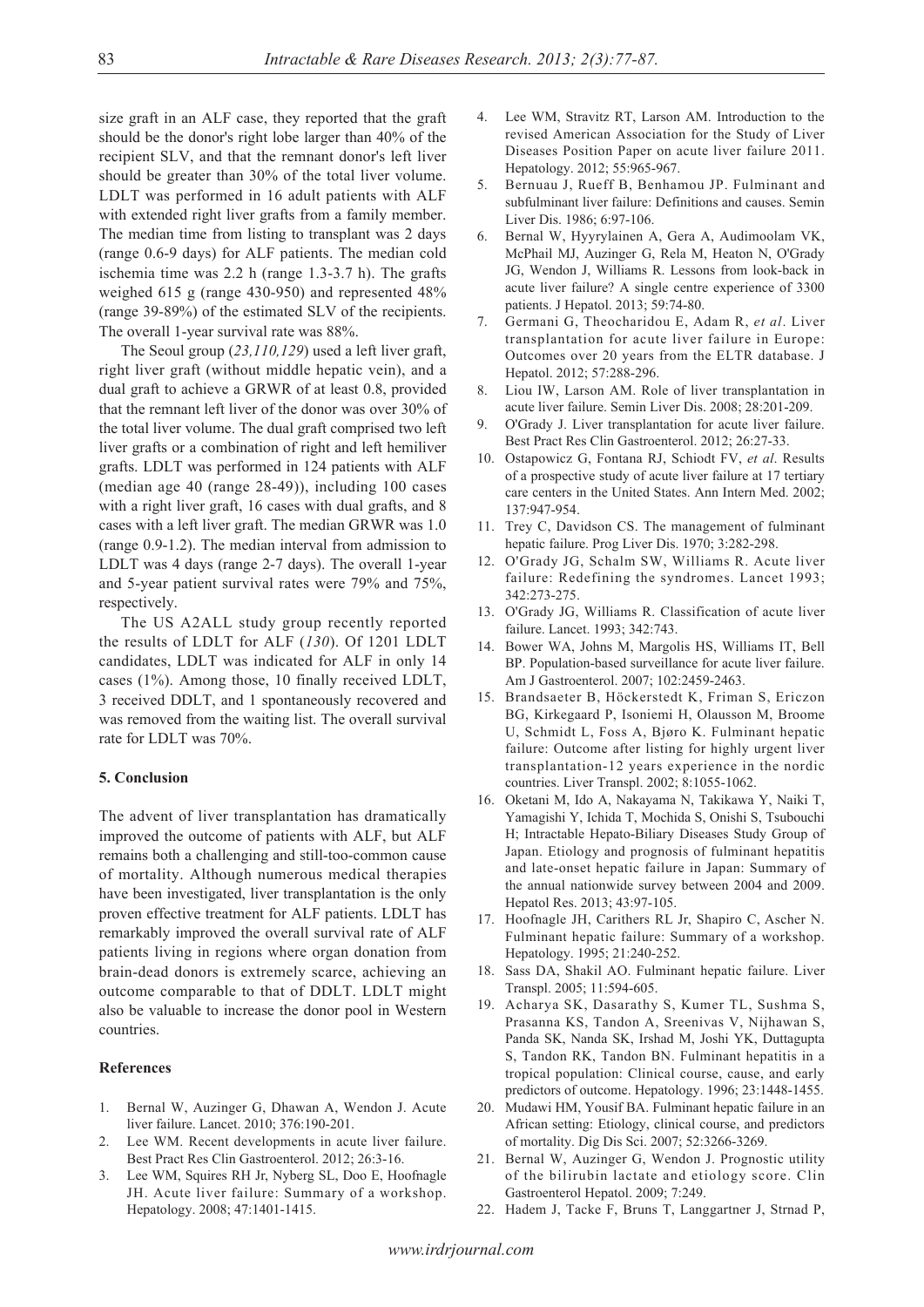Denk GU, Fikatas P, Manns MP, Hofmann WP, Gerken G, Grünhage F, Umgelter A, Trautwein C, Canbay A; Acute Liver Failure Study Group Germany. Etiologies and outcomes of acute liver failure in Germany. Clin Gastroenterol Hepatol. 2012; 10:664-669 e2.

- 23. Jin YJ, Lim YS, Han S, Lee HC, Hwang S, Lee SG. Predicting survival after living and deceased donor liver transplantation in adult patients with acute liver failure. J Gastroenterol. 2012; 47:1115-1124.
- 24. Khuroo MS, Kamili S. Aetiology and prognostic factors in acute liver failure in India. J Viral Hepat. 2003; 10:224-231.
- 25. Polson J, Lee WM; American Association for the Study of Liver Disease. AASLD position paper: The management of acute liver failure. Hepatology. 2005; 41:1179-1197.
- 26. Chung RT, Stravitz RT, Fontana RJ, Schiodt FV, Mehal WZ, Reddy KR, Lee WM. Pathogenesis of liver injury in acute liver failure. Gastroenterology. 2012; 143:e1-e7.
- 27. Bernal W, Auzinger G, Sizer E, Wendon J. Intensive care management of acute liver failure. Semin Liver Dis. 2008; 28:188-200.
- 28. Stravitz RT, Kramer AH, Davern T, Shaikh AO, Caldwell SH, Mehta RL, Blei AT, Fontana RJ, McGuire BM, Rossaro L, Smith AD, Lee WM; Acute Liver Failure Study Group. Intensive care of patients with acute liver failure: Recommendations of the U.S. Acute Liver Failure Study Group. Crit Care Med. 2007; 35:2498-2508.
- 29. Vaquero J, Butterworth RF. Mechanisms of brain edema in acute liver failure and impact of novel therapeutic interventions. Neurol Res. 2007; 29:683-690.
- 30. Bjerring PN, Eefsen M, Hansen BA, Larsen FS. The brain in acute liver failure. A tortuous path from hyperammonemia to cerebral edema. Metab Brain Dis. 2009; 24:5-14.
- 31. Bhatia V, Singh R, Acharya SK. Predictive value of arterial ammonia for complications and outcome in acute liver failure. Gut. 2006; 55:98-104.
- 32. Bernal W, Hall C, Karvellas CJ, Auzinger G, Sizer E, Wendon J. Arterial ammonia and clinical risk factors for encephalopathy and intracranial hypertension in acute liver failure. Hepatology. 2007; 46:1844-1852.
- 33. Ede RJ, Williams RW. Hepatic encephalopathy and cerebral edema. Semin Liver Dis. 1986; 6:107-118.
- 34. Gazzard BG, Portmann B, Murray-Lyon IM, Williams R. Causes of death in fulminant hepatic failure and relationship to quantitative histological assessment of parenchymal damage. Q J Med. 1975; 44:615-626.
- 35. Lidofsky SD, Bass NM, Prager MC, Washington DE, Read AE, Wright TL, Ascher NL, Roberts JP, Scharschmidt BF, Lake JR. Intracranial pressure monitoring and liver transplantation for fulminant hepatic failure. Hepatology. 1992; 16:1-7.
- 36. Vaquero J, Fontana RJ, Larson AM, Bass NM, Davern TJ, Shakil AO, Han S, Harrison ME, Stravitz TR, Muñoz S, Brown R, Lee WM, Blei AT. Complications and use of intracranial pressure monitoring in patients with acute liver failure and severe encephalopathy. Liver Transpl. 2005; 11:1581-1589.
- 37. Ellis AJ, Wendon JA, Williams R. Subclinical seizure activity and prophylactic phenytoin infusion in acute liver failure: A controlled clinical trial. Hepatology. 2000; 32:536-541.
- 38. Murphy N, Auzinger G, Bernel W, Wendon J. The effect

of hypertonic sodium chloride on intracranial pressure in patients with acute liver failure. Hepatology. 2004; 39:464-470.

- 39. Canalese J, Gimson AE, Davis C, Mellon PJ, Davis M, Williams R. Controlled trial of dexamethasone and mannitol for the cerebral oedema of fulminant hepatic failure. Gut. 1982; 23:625-629.
- 40. Vaquero J. Therapeutic hypothermia in the management of acute liver failure. Neurochem Int. 2012; 60:723-735.
- 41. Sekido H, Matsuo K, Takeda K, Ueda M, Morioka D, Kubota T, Tanaka K, Endo I, Togo S, Shimada H. Usefulness of artificial liver support for pretransplant patients with fulminant hepatic failure. Transplant Proc. 2004; 36:2355-2356.
- 42. O'Grady JG, Langley PG, Isola LM, Aledort LM, Williams R. Coagulopathy of fulminant hepatic failure. Semin Liver Dis. 1986; 6:159-163.
- 43. Gazzard BG, Clark R, Borirakchanyavat V, Williams R. A controlled trial of heparin therapy in the coagulation defect of paracetamol-induced hepatic necrosis. Gut. 1974; 15:89-93.
- 44. MacDougall BR, Williams R. H2-receptor antagonist in the prevention of acute upper gastrointestinal hemorrhage in fulminant hepatic failure: A controlled trial. Gastroenterology. 1978; 74:464-465.
- 45. Hugenholtz GC, Adelmeijer J, Meijers JC, Porte RJ, Stravitz RT, Lisman T. An unbalance between von Willebrand factor and ADAMTS13 in acute liver failure: Implications for hemostasis and clinical outcome. Hepatology. 2013; 58:752-761.
- 46. Stravitz RT, Lisman T, Luketic VA, Sterling RK, Puri P, Fuchs M, Ibrahim A, Lee WM, Sanyal AJ. Minimal effects of acute liver injury/acute liver failure on hemostasis as assessed by thromboelastography. J Hepatol. 2012; 56:129-136.
- 47. Gazzard BG, Henderson JM, Williams R. Early changes in coagulation following a paracetamol overdose and a controlled trial of fresh frozen plasma therapy. Gut. 1975; 16:617-620.
- 48. Bihari DJ, Gimson AE, Williams R. Cardiovascular, pulmonary and renal complications of fulminant hepatic failure. Semin Liver Dis. 1986; 6:119-128.
- 49. Ring-Larsen H, Palazzo U. Renal failure in fulminant hepatic failure and terminal cirrhosis: A comparison between incidence, types, and prognosis. Gut. 1981; 22:585-591.
- 50. O'Grady JG, Alexander GJ, Hayllar KM, Williams R. Early indicators of prognosis in fulminant hepatic failure. Gastroenterology. 1989; 97:439-445.
- 51. Jain S, Pendyala P, Varma S, Sharma N, Joshi K, Chawla Y. Effect of renal dysfunction in fulminant hepatic failure. Trop Gastroenterol. 2000; 21:118-120.
- 52. Davenport A, Will EJ, Davidson AM. Improved cardiovascular stability during continuous modes of renal replacement therapy in critically ill patients with acute hepatic and renal failure. Crit Care Med. 1993; 21:328- 338.
- 53. Schneeweiss B, Pammer J, Ratheiser K, *et al*. Energy metabolism in acute hepatic failure. Gastroenterology. 1993; 105:1515-1521.
- 54. Vaquero J, Polson J, Chung C, Helenowski I, Schiodt FV, Reisch J, Lee WM, Blei AT. Infection and the progression of hepatic encephalopathy in acute liver failure. Gastroenterology. 2003; 125:755-764.
- 55. Rolando N, Harvey F, Brahm J, Philpott-Howard J,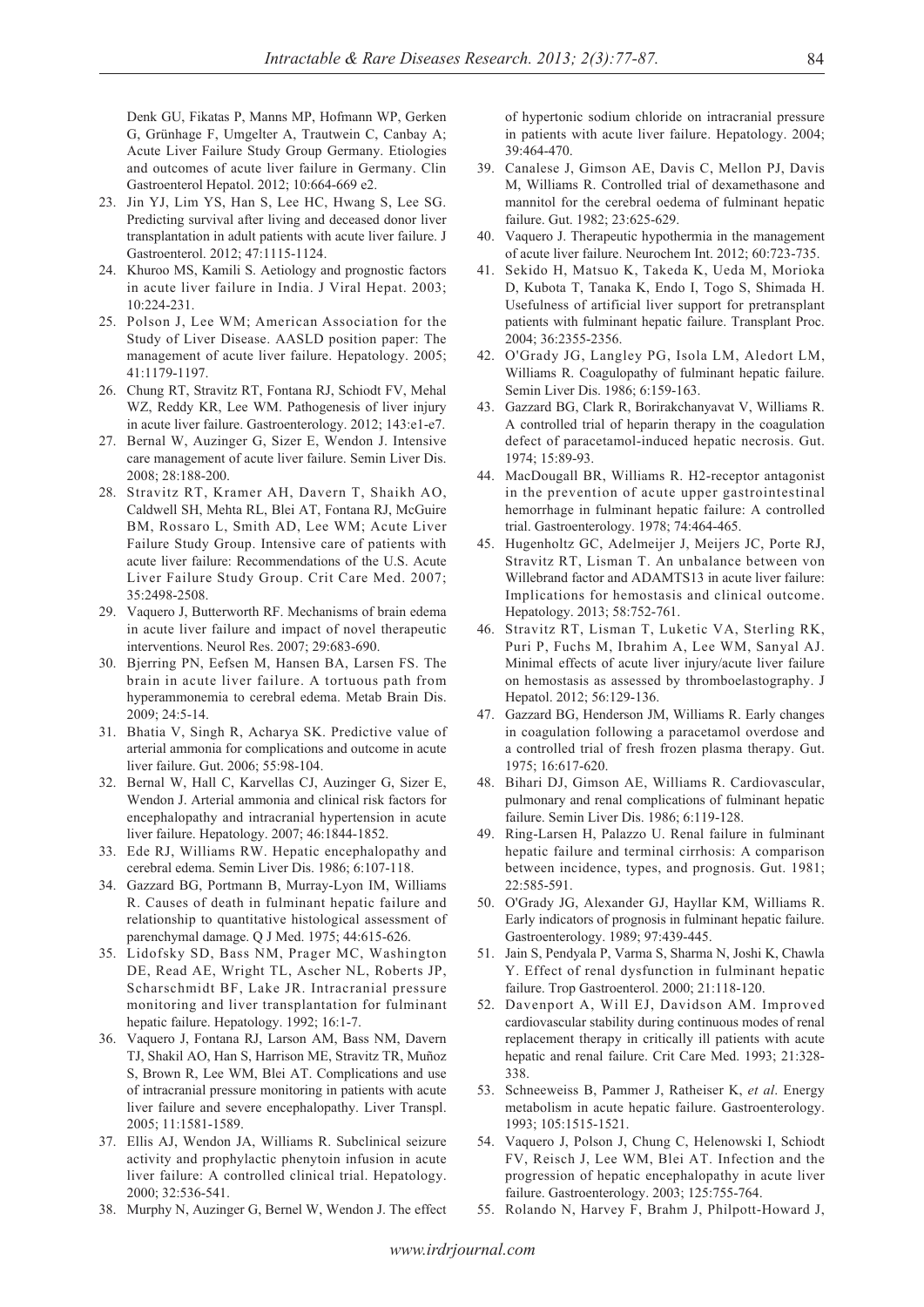Alexander G, Casewell M, Fagan E, Williams R. Fungal infection: A common, unrecognised complication of acute liver failure. J Hepatol. 1991; 12:1-9.

- 56. Rolando N, Harvey F, Brahm J, Philpott-Howard J, Alexander G, Gimson A, Casewell M, Fagan E, Williams R. Prospective study of bacterial infection in acute liver failure: An analysis of fifty patients. Hepatology. 1990;  $11.49 - 53$
- 57. Rolando N, Philpott-Howard J, Williams R. Bacterial and fungal infection in acute liver failure. Semin Liver Dis. 1996; 16:389-402.
- 58. Wade JJ, Rolando N, Hayllar K, Philpott-Howard J, Casewell MW, Williams R. Bacterial and fungal infections after liver transplantation: An analysis of 284 patients. Hepatology. 1995; 21:1328-1336.
- 59. Canalese J, Gove CD, Gimson AE, Wilkinson SP, Wardle EN, Williams R. Reticuloendothelial system and hepatocytic function in fulminant hepatic failure. Gut. 1982; 23:265-269.
- 60. Rolando N, Wade J, Davalos M, Wendon J, Philpott-Howard J, Williams R. The systemic inflammatory response syndrome in acute liver failure. Hepatology. 2000; 32:734-739.
- 61. Samuel D, Bismuth H. Transplantation in patients with fulminant hepatitis. In: Transplantation of the Liver, 3rd Edition (Maddrey W, Schiff E,Sorrell M, Eds). Lippincott Williams & Williams, Philadelphia, USA, 2001; pp. 361-370.
- 62. Shakil AO, Kramer D, Mazariegos GV, Fung JJ, Rakela J. Acute liver failure: Clinical features, outcome analysis, and applicability of prognostic criteria. Liver Transpl. 2000; 6:163-169.
- 63. Bismuth H, Samuel D, Castaing D, Adam R, Saliba F, Johann M, Azoulay D, Ducot B, Chiche L. Orthotopic liver transplantation in fulminant and subfulminant hepatitis. The Paul Brousse experience. Ann Surg. 1995; 222:109-119.
- 64. Wlodzimirow KA, Eslami S, Chamuleau RA, Nieuwoudt M, Abu-Hanna A. Prediction of poor outcome in patients with acute liver failure-systematic review of prediction models. PLoS One. 2012; 7:e50952.
- 65. Bernuau J, Goudeau A, Poynard T, Dubois F, Lesage G, Yvonnet B, Degott C, Bezeaud A, Rueff B, Benhamou JP. Multivariate analysis of prognostic factors in fulminant hepatitis B. Hepatology. 1986; 6:648-651.
- 66. Yantorno SE, Kremers WK, Ruf AE, Trentadue JJ, Podesta LG, Villamil FG. MELD is superior to King's college and Clichy's criteria to assess prognosis in fulminant hepatic failure. Liver Transpl. 2007; 13:822- 828.
- 67. Mitchell I, Bihari D, Chang R, Wendon J, Williams R. Earlier identification of patients at risk from acetaminophen-induced acute liver failure. Crit Care Med. 1998; 26:279-284.
- 68. Mochida S, Nakayama N, Matsui A, Nagoshi S, Fujiwara K. Re-evaluation of the Guideline published by the Acute Liver Failure Study Group of Japan in 1996 to determine the indications of liver transplantation in patients with fulminant hepatitis. Hepatol Res. 2008; 38:970-979.
- 69. Takahashi Y, Kumada H, Shimizu M, *et al*. A multicenter study on the prognosis of fulminant viral hepatitis: Early prediction for liver transplantation. Hepatology. 1994; 19:1065-1071.
- 70. Yoshiba M, Sekiyama K, Inoue K, Yamada M, Kako M,

Nagai K, Takatori M, Iwabuchi S, Sumino Y, Tanaka K, Hakozaki Y, Hasegawa K, Shibuya A. Accurate prediction of fulminant hepatic failure in severe acute viral hepatitis: Multicenter study. J Gastroenterol. 2002; 37:916-921.

- 71. Akamatsu N, Sugawara Y. Acute liver failure and living donor liver transplantation. Hepatol Res. 2008; 38 (Suppl 1):S60-S71.
- 72. Bailey B, Amre DK, Gaudreault P. Fulminant hepatic failure secondary to acetaminophen poisoning: A systematic review and meta-analysis of prognostic criteria determining the need for liver transplantation. Crit Care Med. 2003; 31:299-305.
- 73. McPhail MJ, Wendon JA, Bernal W. Meta-analysis of performance of Kings's College Hospital Criteria in prediction of outcome in non-paracetamol-induced acute liver failure. J Hepatol. 2010; 53:492-499.
- 74. Craig DG, Ford AC, Hayes PC, Simpson KJ. Systematic review: Prognostic tests of paracetamol-induced acute liver failure. Aliment Pharmacol Ther. 2010; 31:1064- 1076.
- 75. Schmidt LE, Larsen FS. MELD score as a predictor of liver failure and death in patients with acetaminopheninduced liver injury. Hepatology. 2007; 45:789-796.
- 76. Zaman MB, Hoti E, Qasim A, Maguire D, McCormick PA, Hegarty JE, Geoghegan JG, Traynor O. MELD score as a prognostic model for listing acute liver failure patients for liver transplantation. Transplant Proc. 2006; 38:2097-2098.
- 77. Bechmann LP, Jochum C, Kocabayoglu P, Sowa JP, Kassalik M, Gieseler RK, Saner F, Paul A, Trautwein C, Gerken G, Canbay A. Cytokeratin 18-based modification of the MELD score improves prediction of spontaneous survival after acute liver injury. J Hepatol. 2010; 53:639- 647.
- 78. Miyake Y, Sakaguchi K, Iwasaki Y, Ikeda H, Makino Y, Kobashi H, Araki Y, Ando M, Kita K, Shiratori Y. New prognostic scoring model for liver transplantation in patients with non-acetaminophen-related fulminant hepatic failure. Transplantation. 2005; 80:930-936.
- 79. Schiødt FV, Ostapowicz G, Murray N, Satyanarana R, Zaman A, Munoz S, Lee WM. Alpha-fetoprotein and prognosis in acute liver failure. Liver Transpl. 2006; 12:1776-1781.
- 80. Schmidt LE, Dalhoff K. Serum phosphate is an early predictor of outcome in severe acetaminophen-induced hepatotoxicity. Hepatology. 2002; 36:659-665.
- 81. Chung PY, Sitrin MD, Te HS. Serum phosphorus levels predict clinical outcome in fulminant hepatic failure. Liver Transpl. 2003; 9:248-253.
- 82. Shakil AO, Jones BC, Lee RG, Federle MP, Fung JJ, Rakela J. Prognostic value of abdominal CT scanning and hepatic histopathology in patients with acute liver failure. Dig Dis Sci. 2000; 45:334-339.
- 83. Itai Y, Sekiyama K, Ahmadi T, Obuchi M, Yoshiba M. Fulminant hepatic failure: Observation with serial CT. Radiology. 1997; 202:379-382.
- 84. Yamagishi Y, Saito H, Ebinuma H, Kikuchi M, Ojiro K, Kanamori H, Tada S, Horie Y, Kato S, Hibi T. A new prognostic formula for adult acute liver failure using computer tomography-derived hepatic volumetric analysis. J Gastroenterol. 2009; 44:615-623.
- 85. Monoe T, Nomura T, Nakao H, Sobue S, Mizuno Y, Nojiri S, Kanematsu T, Senda K, Ohmi H, Ohara H, Joh T, Itoh K, Itoh M. Prognostic indicators estimated by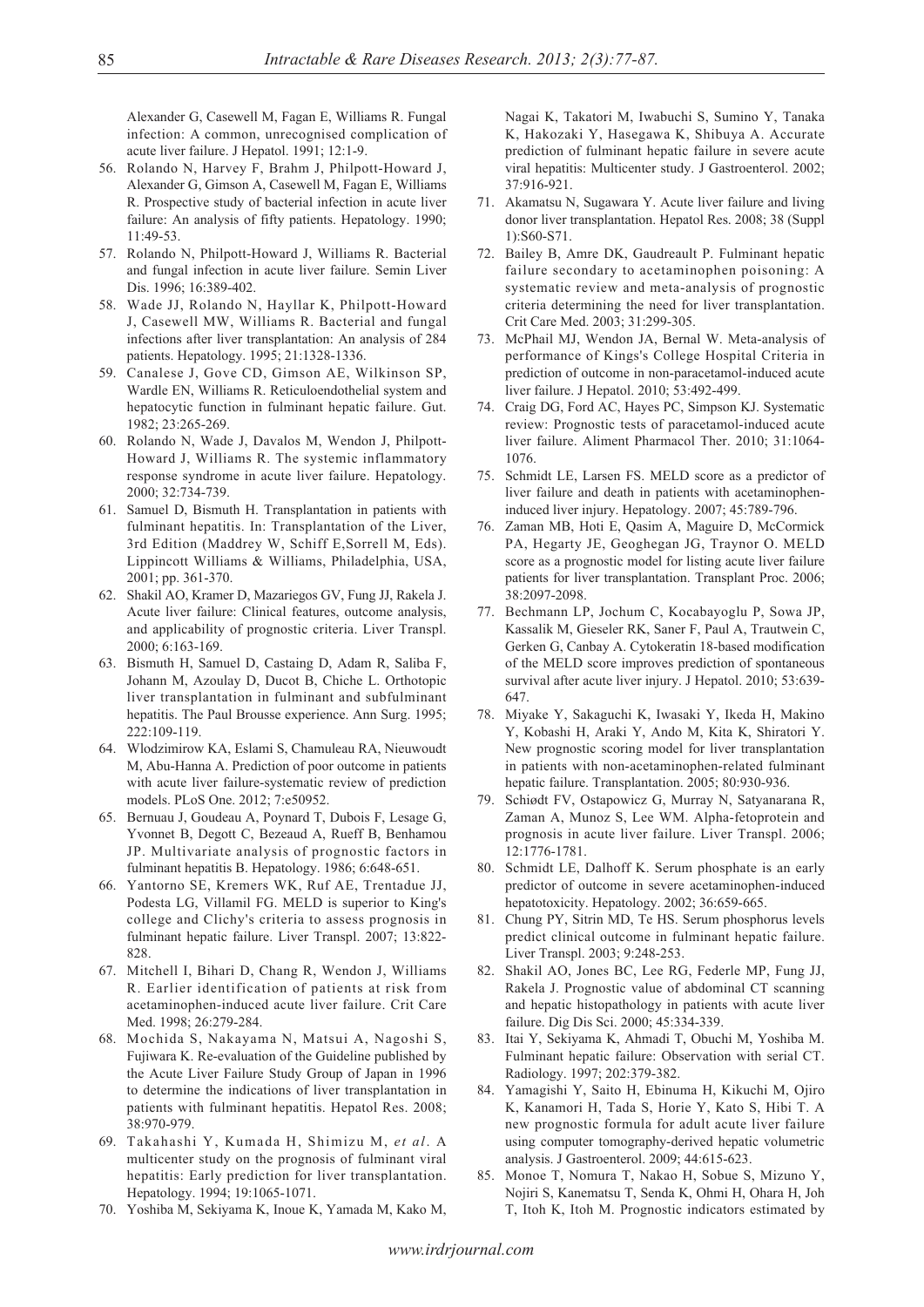(99m)Tc-GSA in acute liver damage. Hepatol Res. 2005; 31:153-159.

- 86. Nagaki M, Iwai H, Naiki T, Ohnishi H, Muto Y, Moriwaki H. High levels of serum interleukin-10 and tumor necrosis factor-alpha are associated with fatality in fulminant hepatitis. J Infect Dis. 2000; 182:1103-1108.
- 87. Macquillan GC, Seyam MS, Nightingale P, Neuberger JM, Murphy N. Blood lactate but not serum phosphate levels can predict patient outcome in fulminant hepatic failure. Liver Transpl. 2005; 11:1073-1079.
- 88. Bernal W. Lactate is important in determining prognosis in acute liver failure. J Hepatol. 2010; 53:209-210.
- 89. Bernal W, Donaldson N, Wyncoll D, Wendon J. Blood lactate as an early predictor of outcome in paracetamolinduced acute liver failure: A cohort study. Lancet. 2002; 359:558-563.
- 90. 2009 Annual report of the U.S. organ procurement and transplantation network and the scientific registry of transplant recipients: Transplant data 1999-2008. U.S. Department of Health and Human Services, Health Resources and Services Administration, Healthcare Systems Bureau, Division of Transplantation. *http:// www.ustransplant.org/annual\_reports/current* (accessed July 1, 2013).
- 91. Hanto DW, Fishbein TM, Pinson CW, Olthoff KM, Shiffman ML, Punch JD, Goodrich NP. Liver and intestine transplantation: Summary analysis, 1994-2003. Am J Transplant. 2005; 5:916-933.
- 92. Adam R, McMaster P, O'Grady JG, *et al*. Evolution of liver transplantation in Europe: Report of the European Liver Transplant Registry. Liver Transpl. 2003; 9:1231-  $1243$
- 93. Bernal W, Cross TJ, Auzinger G, Sizer E, Heneghan MA, Bowles M, Muiesan P, Rela M, Heaton N, Wendon J, O'Grady JG. Outcome after wait-listing for emergency liver transplantation in acute liver failure: A single centre experience. J Hepatol. 2009; 50:306-313.
- 94. Eghtesad B, Bronsther O, Irish W, Casavilla A, Abu-Elmagd K, Van Thiel D, Tzakis A, Fung JJ, Starzl TE. Disease gravity and urgency of need as guidelines for liver allocation. Hepatology. 1994; 20:56S-62S.
- 95. Wigg AJ, Gunson BK, Mutimer DJ. Outcomes following liver transplantation for seronegative acute liver failure: Experience during a 12-year period with more than 100 patients. Liver Transpl. 2005; 11:27-34.
- 96. Farmer DG, Anselmo DM, Ghobrial RM, *et al*. Liver transplantation for fulminant hepatic failure: Experience with more than 200 patients over a 17-year period. Ann Surg. 2003; 237:666-675; discussion 675-676.
- 97. Chan G, Taqi A, Marotta P, Levstik M, McAlister V, Wall W, Quan D. Long-term outcomes of emergency liver transplantation for acute liver failure. Liver Transpl. 2009; 15:1696-1702.
- 98. Barshes NR, Lee TC, Balkrishnan R, Karpen SJ, Carter BA, Goss JA. Risk stratification of adult patients undergoing orthotopic liver transplantation for fulminant hepatic failure. Transplantation. 2006; 81:195-201.
- 99. Burroughs AK, Sabin CA, Rolles K, *et al*. 3-month and 12-month mortality after first liver transplant in adults in Europe: Predictive models for outcome. Lancet. 2006; 367:225-232.
- 100. Detre K, Belle S, Beringer K, Daily OP. Liver transplantation for fulminant hepatic failure in the United States: October 1987 through December 1991. Clin Transplant. 1994; 8:274-280.
- 101. Toso C, Al-Qahtani M, Alsaif FA, Bigam DL, Meeberg GA, James Shapiro AM, Bain VG, Kneteman NM. ABO-incompatible liver transplantation for critically ill adult patients. Transpl Int. 2007; 20:675-681.
- 102. Bjøro K, Ericzon BG, Kirkegaard P, Höckerstedt K, Söderdahl G, Olausson M, Foss A, Schmidt LE, Isoniemi H, Brandsaeter B, Friman S. Highly urgent liver transplantation: Possible impact of donor-recipient ABO matching on the outcome after transplantation. Transplantation. 2003; 75:347-353.
- 103. Farges O, Kalil AN, Samuel D, Saliba F, Arulnaden JL, Debat P, Bismuth A, Castaing D, Bismuth H. The use of ABO-incompatible grafts in liver transplantation: A life-saving procedure in highly selected patients. Transplantation. 1995; 59:1124-1133.
- 104. de Villa VH, Lo CM, Chen CL. Ethics and rationale of living-donor liver transplantation in Asia. Transplantation. 2003; 75(3 Suppl):S2-S5.
- 105. Yamashiki N, Sugawara Y, Tamura S, Nakayama N, Oketani M, Umeshita K, Uemoto S, Mochida S, Tsubouchi H, Kokudo N. Outcomes after living donor liver transplantation for acute liver failure in Japan: Results of a nationwide survey. Liver Transpl. 2012; 18:1069-1077.
- 106. Kato T, Nery JR, Morcos JJ, Gyamfi AR, Ruiz P, Molina EG, Tzakis AG. Successful living related liver transplantation in an adult with fulminant hepatic failure. Transplantation. 1997; 64:415-417.
- 107. Uemoto S, Inomata Y, Sakurai T, Egawa H, Fujita S, Kiuchi T, Hayashi M, Yasutomi M, Yamabe H, Tanaka K. Living donor liver transplantation for fulminant hepatic failure. Transplantation. 2000; 70:152-157.
- 108. Carlisle EM, Angelos P, Siegler M, Testa G. Adult living-related liver donation for acute liver failure: Is it ethically appropriate? Clin Transplant. 2011; 25:813- 820.
- 109. Liu CL, Fan ST, Lo CM, Yong BH, Fung AS, Wong J. Right-lobe live donor liver transplantation improves survival of patients with acute liver failure. Br J Surg. 2002; 89:317-322.
- 110. Park SJ, Lim YS, Hwang S, Heo NY, Lee HC, Suh DJ, Yu E, Lee SG. Emergency adult-to-adult living-donor liver transplantation for acute liver failure in a hepatitis B virus endemic area. Hepatology. 2010; 51:903-911.
- 111. Ikegami T, Taketomi A, Soejima Y, Yoshizumi T, Sanefuji K, Kayashima H, Shimada M, Maehara Y. Living donor liver transplantation for acute liver failure: A 10-year experience in a single center. J Am Coll Surg 2008; 206:412-418.
- 112. Matsui Y, Sugawara Y, Yamashiki N, Kaneko J, Tamura S, Togashi J, Makuuchi M, Kokudo N. Living donor liver transplantation for fulminant hepatic failure. Hepatol Res. 2008; 38:987-996.
- 113. Kilic M, Aydin U, Noyan A, Arikan C, Aydogdu S, Akyildiz M, Karasu Z, Zeytunlu M, Alper M, Batur Y. Live donor liver transplantation for acute liver failure. Transplantation. 2007; 84:475-479.
- 114. Wu YM, Ho MC, Hu RH, Ko WJ, Yang PM, Lai MY, Lee PH. Liver transplantation for acute hepatic failure. Transplant Proc. 2004; 36:2226-2227.
- 115. Miwa S, Hashikura Y, Mita A, Kubota T, Chisuwa H, Nakazawa Y, Ikegami T, Terada M, Miyagawa S, Kawasaki S. Living-related liver transplantation for patients with fulminant and subfulminant hepatic failure. Hepatology. 1999; 30:1521-1526.